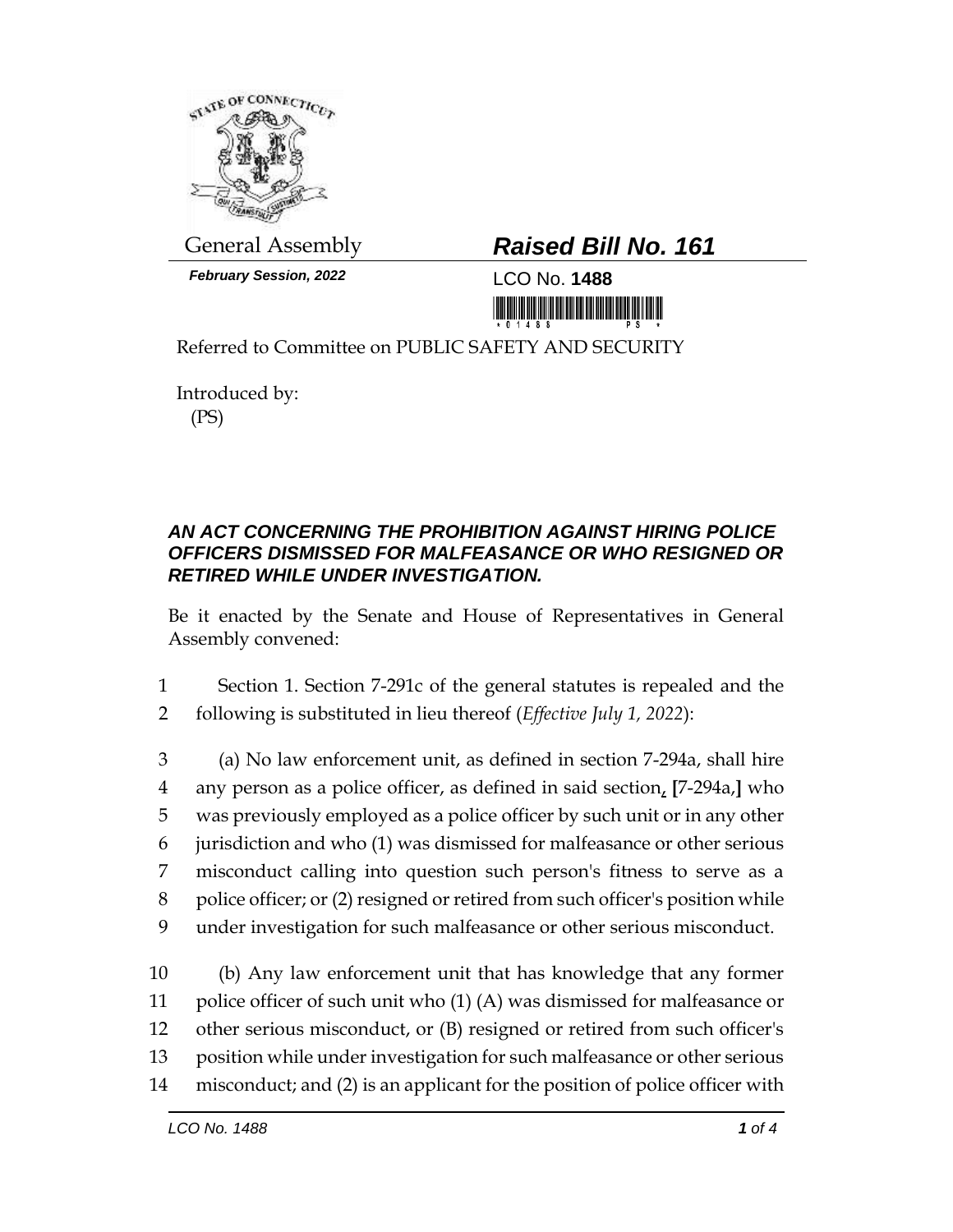any other law enforcement unit, shall inform such other unit and the Police Officer Standards and Training Council established under section 7-294b of such dismissal, resignation or retirement.

(c) The Police Officer Standards and Training Council shall not certify

any police officer who (1) was dismissed for malfeasance or other

 serious misconduct calling into question such person's fitness to serve as a police officer, or (2) resigned or retired from such officer's position

while under investigation for such malfeasance or other serious

misconduct.

 **[**(c)**]** (d) The provisions of this section shall not apply to any police officer who is exonerated of each allegation against such officer of such malfeasance or other serious misconduct.

 (e) The Police Officer Standards and Training Council may afford any law enforcement unit prohibited from hiring a person as a police officer pursuant to subsection (a) of this section and any police officer denied certification pursuant to subsection (c) of this section an opportunity for a hearing in accordance with the provisions of chapter 54 to determine whether (1) the police officer was dismissed for such malfeasance or other serious misconduct, (2) the police officer resigned or retired while under investigation for such malfeasance or other serious misconduct, (3) the police officer was exonerated of each allegation of such malfeasance or other serious misconduct, or (4) the conduct at issue constituted malfeasance or serious misconduct.

 (f) Nothing in this section shall preclude the Police Officer Standards and Training Council from suspending, cancelling or revoking the certification of a police officer pursuant to subsection (c) of section 7- 294d.

 **[**(d)**]** (g) For purposes of this section, (1) "malfeasance" means the commonly approved usage of "malfeasance"; and (2) "serious misconduct" means improper or illegal actions taken by a police officer in connection with such officer's official duties that could result in a miscarriage of justice, **[**or**]** discrimination or a gross deviation of the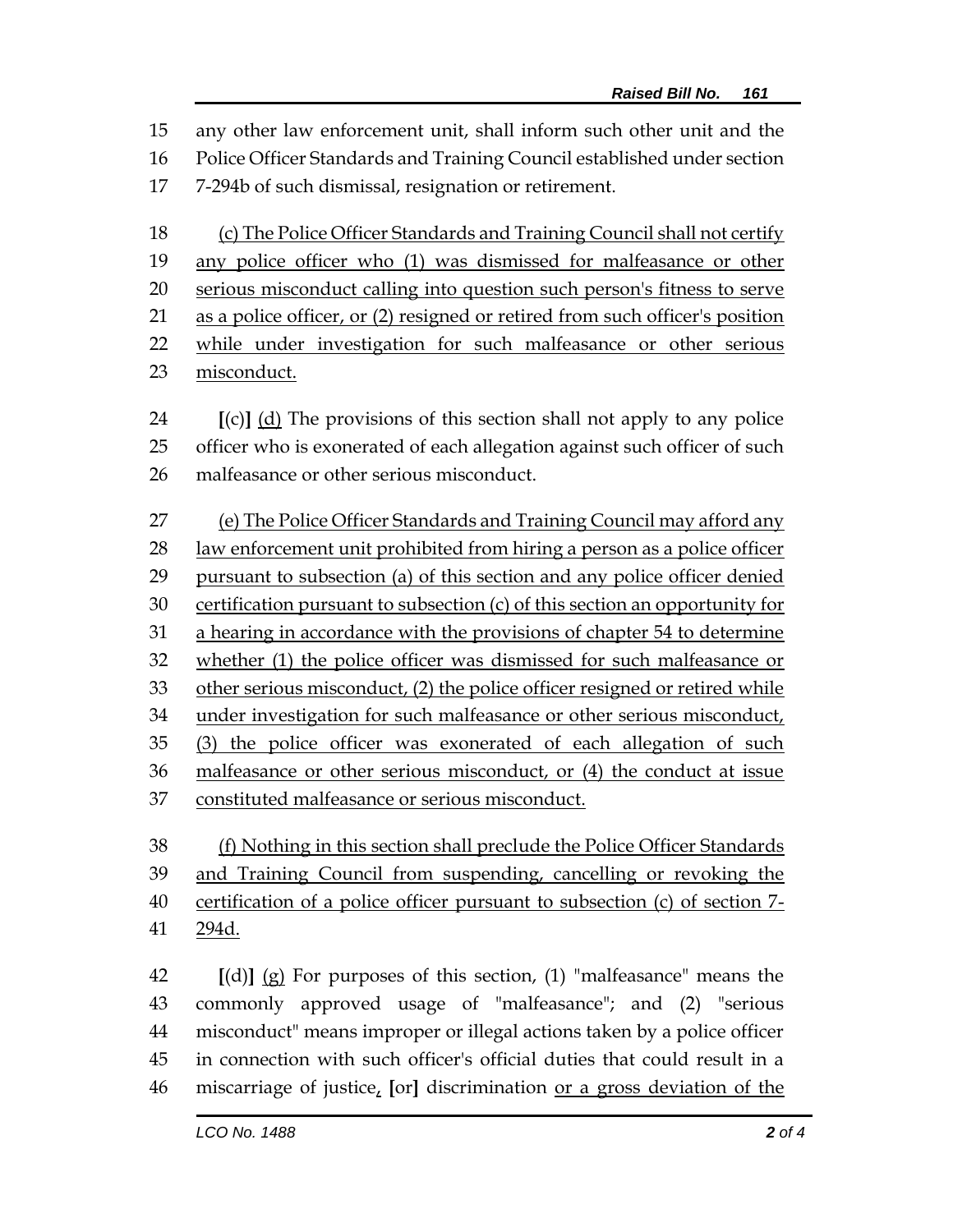generally accepted standards and behavior of a police officer, including, but not limited to, (A) a conviction of a felony, (B) fabrication or falsification of evidence, (C) **[**repeated**]** use of **[**excessive**]** physical force in a manner found to not be justifiable after an investigation conducted pursuant to section 51-277a, (D) acceptance of a bribe, **[**or**]** (E) the commission of fraud, (F) failure to intervene or stop the use of force by another police officer that was found to not be justifiable after an investigation conducted pursuant to section 51-277a, or (G) intimidation or harassment causing injury based upon actual or perceived protected class membership, identity or expression.

 Sec. 2. Section 7-294e of the general statutes is repealed and the following is substituted in lieu thereof (*Effective July 1, 2022*):

 (a) Notwithstanding the provisions of any general statute or special act or local law, ordinance or charter, **[**to the contrary,**]** each police officer shall forfeit such officer's appointment and position unless recertified by the council according to procedures and within the time frame established by the council. Any sworn member of the Division of State Police within the Department of Emergency Services and Public Protection who is deemed certified under subsection (d) of section 7- 294d is required to apply for recertification by the council within the time frame established by the council, unless such member retires from said division within such time frame.

 (b) The Police Officer Standards and Training Council may recommend to the Commissioner of Emergency Services and Public Protection any regulations it deems necessary to carry out the provisions of section 7-291c, as amended by this act, 7-294a, subsection (a) of section 7-294b, sections 7-294c and 7-294d and this section, giving due consideration to the varying factors and special requirements of law enforcement units.

 (c) The Commissioner of Emergency Services and Public Protection may adopt regulations, in accordance with the provisions of chapter 54, 78 as are necessary to implement the provisions of section  $7-291c$ , as